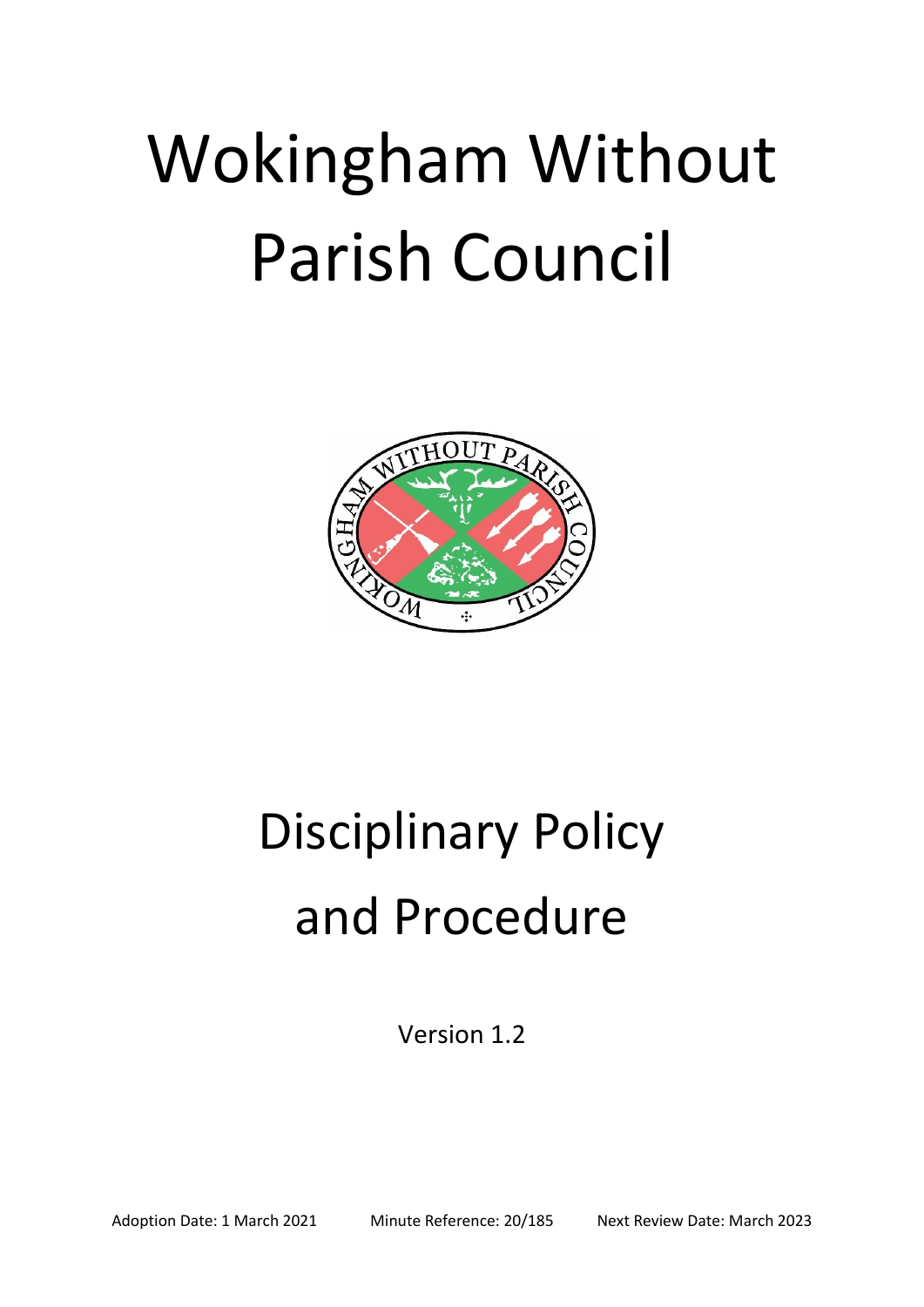# Introduction

1. This policy is taken from NALC Legal Topic Note 22 (November 2019). The policy is based on and complies with the 2015 ACAS Code of Practice [\(Acas Code of Practice on disciplinary and](https://www.acas.org.uk/acas-code-of-practice-on-disciplinary-and-grievance-procedures)  [grievance procedures | Acas\)](https://www.acas.org.uk/acas-code-of-practice-on-disciplinary-and-grievance-procedures). It also takes account of the ACAS guide on discipline and grievances at work. [\(Disciplinary and grievance procedures | Acas\)](https://www.acas.org.uk/disciplinary-and-grievance-procedures)

The policy is designed to help Council employees improve unsatisfactory conduct and performance in their job. Wherever possible, the Council will ty to resolve its concerns about employees' behaviour informally, without starting the formal procedure set out below.

- 2. The policy will be applied fairly, consistently and in accordance with the Equality Act 2010.
- 3. This policy confirms:
	- Informal coaching and supervision will be considered, where appropriate, to improve conduct and / or attendance.
	- The Council will fully investigate the facts of each case.
	- The Council recognises that misconduct and unsatisfactory work performance are different issues. The disciplinary policy will also apply to work performance issues to ensure that all alleged instances of employees' underperformance are dealt with fairly and in a way that is consistent with required standards. However, the disciplinary policy will only be used when performance management proves ineffective. For more information see ACAS 'Performance Management' ([Performance management | Acas\)](https://archive.acas.org.uk/index.aspx?articleid=6608).
	- Employees will be informed in writing about the nature of the complaint against them and given the opportunity to state their case.
	- Employees will be provided, where appropriate, with written copies of evidence and relevant witness statements in advance of a disciplinary hearing.
	- Employees may be accompanied or represented by a companion a workplace colleague, a trade union representative or a trade union official at any investigatory, disciplinary, or appeal meeting. The companion is permitted to address such meetings, to put the employee's case and confer with the employee. The companion cannot answer questions put to the employee, address the meeting against the employee's wishes or prevent the employee from explaining his/her case.
	- The Council will give employees reasonable notice of any meetings in this procedure. The employee must make all reasonable efforts to attend. Failure to attend any meeting may result in it going ahead and a decision being taken. An employee who does not attend a meeting will be given the opportunity to be represented and to make written submissions.
	- If the employee's companion is not available for the proposed date of the meeting, the employee can request a postponement and can propose an alternative date that is within five working days of the original meeting date unless it is unreasonable not to propose a later date.
	- Any changes to specified time limits in the Council's procedure must be agreed by the employee and the Council.
	- Information about an employee's disciplinary matter will be restricted to those involved in the disciplinary process. A record of the reason for disciplinary action and the action taken by the Council is confidential to the employee. The employee's disciplinary records will be held by the Council in accordance with the General Data Protection Regulation (GDPR)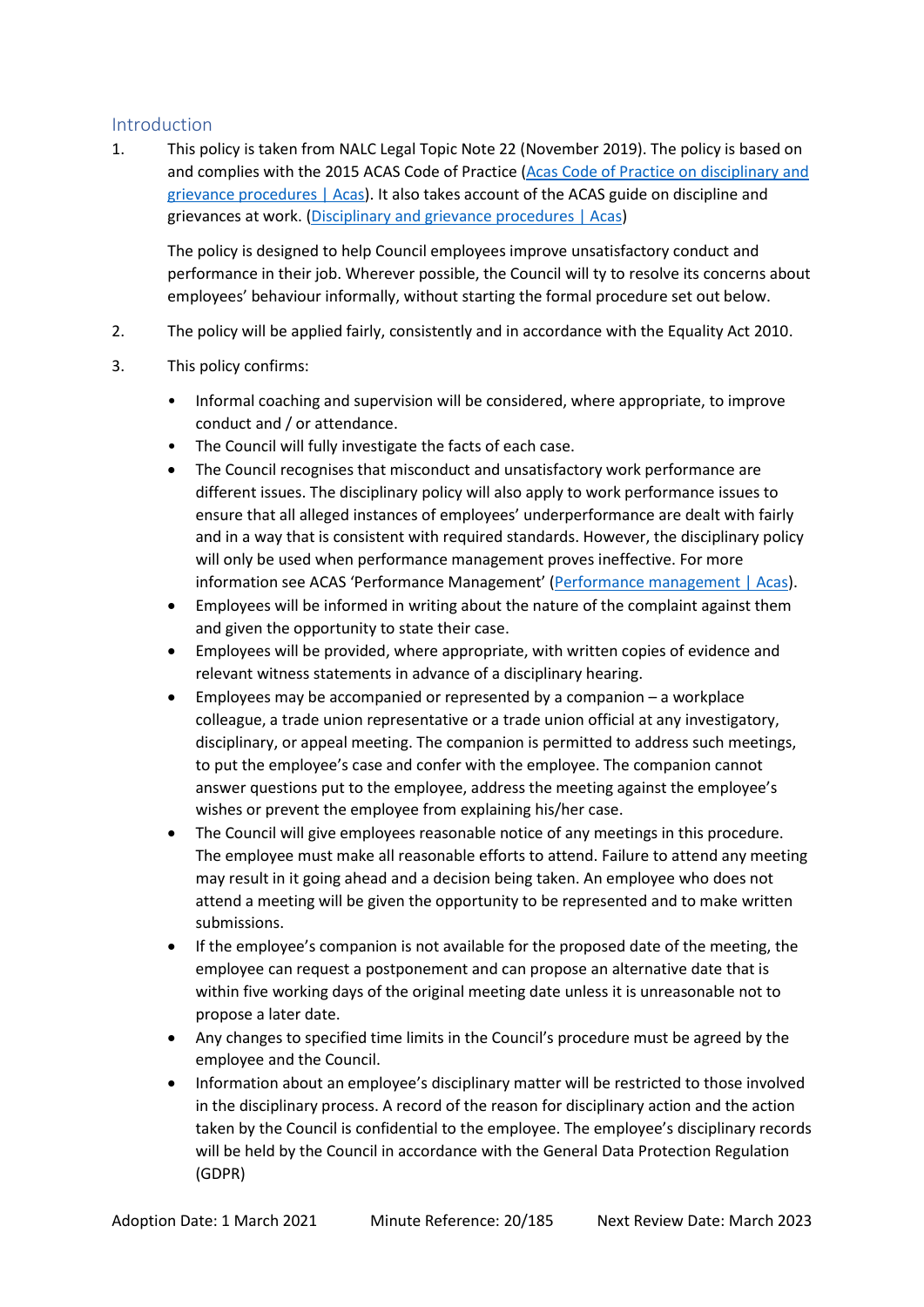- Audio or video recordings of the proceedings at any stage of the disciplinary procedure are prohibited, unless agreed by all affected parties as a reasonable adjustment that takes account of an employee's medical condition.
- Employees have the right to appeal against any disciplinary action. The appeal decision is final.
- If an employee who is already subject to the Council's disciplinary procedure raises a grievance, the grievance will normally be heard after the completion of the disciplinary procedure.
- Disciplinary action taken by the Council can include an oral warning, written warning, final written warning or dismissal.
- This procedure may be implemented at any stage if the employee's alleged misconduct warrants this.
- Except for gross misconduct when an employee may be dismissed without notice, the Council will not dismiss an employee on the first occasion that it decides there has been misconduct.
- If an employee is suspended following allegations of misconduct, it will be on full pay and only for such time as is necessary. Suspension is not a disciplinary sanction. The Council will write to the employee to confirm any period of suspension and the reasons for it.
- The Council many consider mediation at any stage of the disciplinary procedure where appropriate (for example where there have been communication breakdowns or allegations of bullying or harassment). Mediation is a dispute resolution process that requires the consent of affected parties.

# Examples of misconduct

- 4. Misconduct is employee behaviour that can lead to the employer taking disciplinary action. The following list contains some examples of misconduct: The list is not exhaustive.
	- Unauthorised absence
	- Poor timekeeping
	- Misuse of the Council's resources and facilities including telephone, email and internet
	- Inappropriate behaviour
	- Refusal to follow reasonable instructions
	- Breach of health and safety rules.

# Examples of gross misconduct

- 5. Gross misconduct is misconduct that is so serious that it is likely to lead to dismissal without notice. The following list contains some examples of gross misconduct: The list is not exhaustive.
	- Bullying, discrimination and harassment
	- Incapacity at work because of alcohol or drugs
	- Violent behaviour
	- Fraud or theft
	- Gross negligence
	- Gross insubordination
	- Serious breaches of council policies and procedures e.g. the Health and Safety Policy, Equality and Diversity Policy, Data Protection Policy and any policies regarding the use of information technology.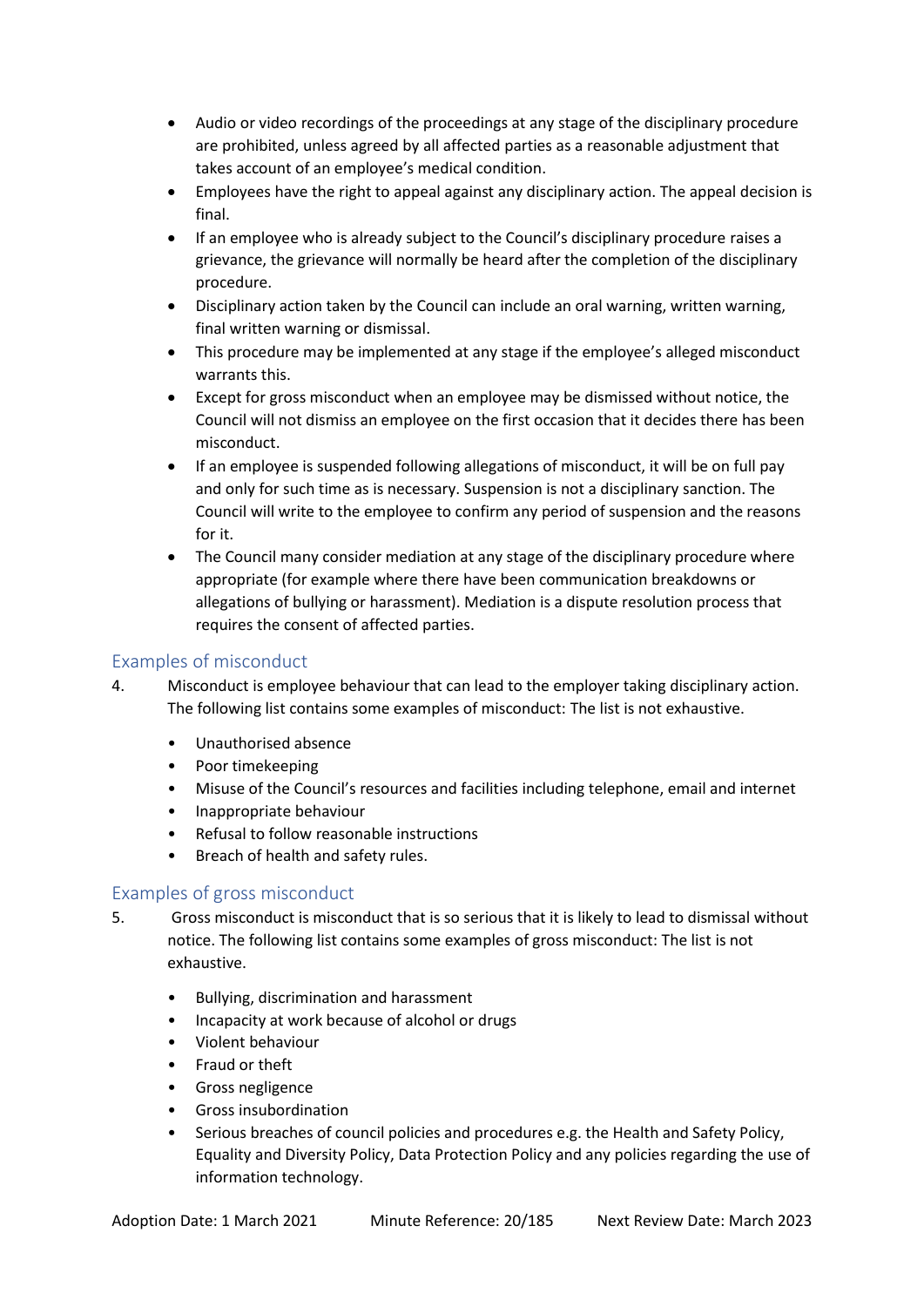- Serious and deliberate damage to property
- Use of the internet or email to access pornographic, obscene or offensive material
- Disclosure of confidential information

#### Suspension

- 6. If allegations of gross misconduct or serious misconduct are made, the council may suspect the employee while further investigations are carried out. Suspension will be on full pay. Suspension does not imply any determination of guilt or innocence, as it is merely a measure to enable further investigation.
- 7. While on suspension, the employee is required to be available during normal hours of work in the event that the council needs to make contact. The employee must not contact or attempt to contact or influence anyone connected with the investigation in any way or to discuss this matter with any other employee or councillor.
- 8. The employee must not attend work. The council will make arrangements for the employee to access any information or documents required to respond to any allegations.

#### Examples of Unsatisfactory work performance

- 9. The following list contains some examples of unsatisfactory work performance: The list is not exhaustive.
	- Inadequate application of management instructions / office procedures
	- Inadequate IT skills
	- Unsatisfactory management of staff
	- Unsatisfactory communication skills

#### The procedure

10. **Preliminary enquiries**. The council may make preliminary enquiries to establish the basic facts of what has happened in order to understand whether there may be a case to answer under the disciplinary procedure.

If the employee's manager believes there may be a disciplinary case to answer, the council may initiate a more detailed investigation undertaken to establish the facts of a situation or to establish the perspectives of others who may have witnessed misconduct.

11. **Informal procedures.** Where minor concerns about conduct become apparent, it is the manager's responsibility to raise this with the employee and clarify the improvements required. A file note will be made and kept by the manager. The informal discussions are not part of the formal disciplinary procedure. If the conduct fails to improve, or if further matters of conduct become apparent, the manager may decide to formalise the discussions and invite the employee to a first stage disciplinary hearing.

#### Disciplinary Investigation

- 12. A formal disciplinary investigation may sometimes be required to establish the facts and whether there is a disciplinary case to answer.
- 13 If a formal disciplinary investigation is required, the council's Staffing Working Group will appoint an investigator who will be responsible for undertaking a fact-finding exercise to collect all relevant information. The investigator will be independent and will normally be a councillor. If the staffing group considers that there are no councillors who are independent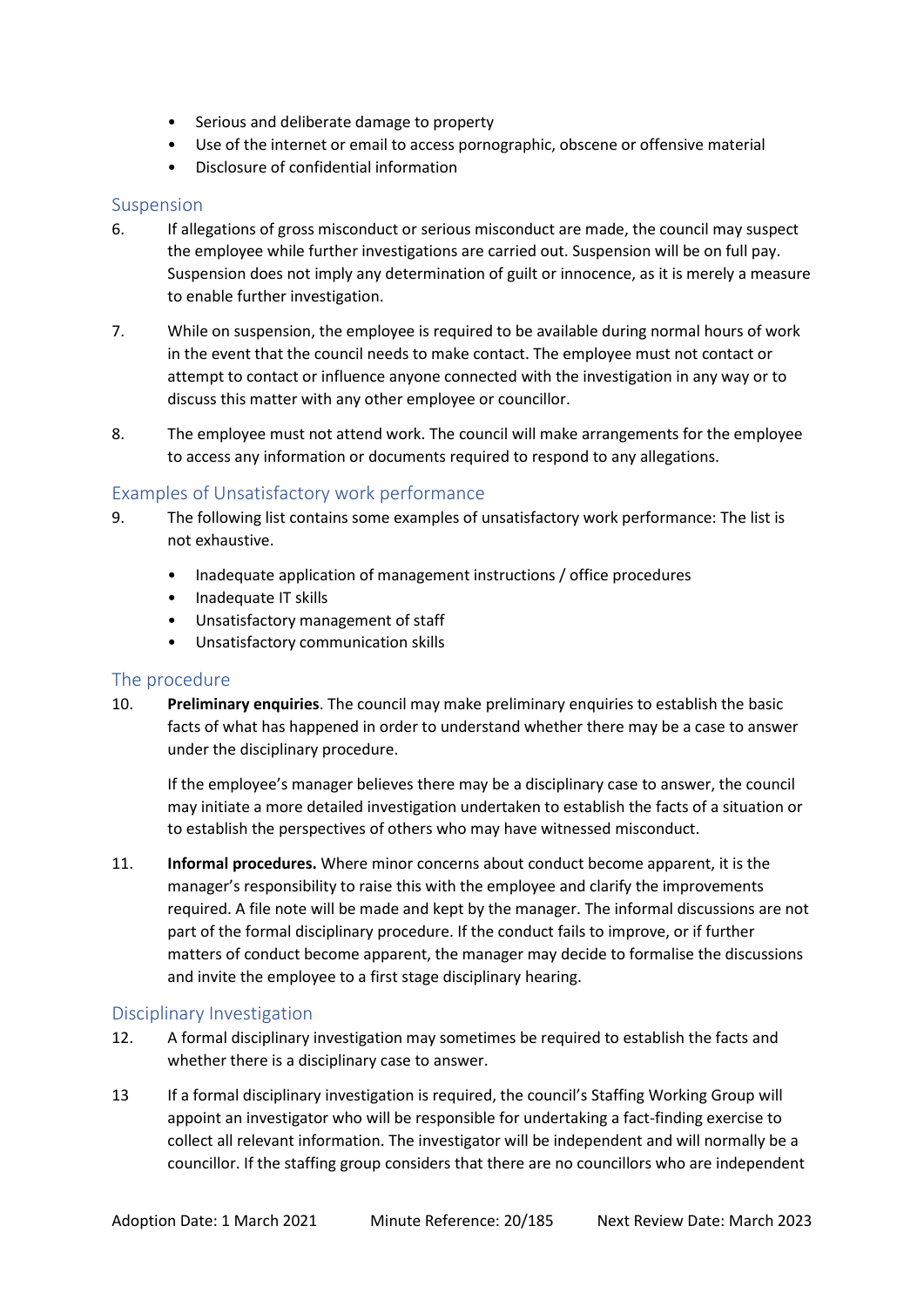(for example, because they all have direct involvement in the allegations about the employee), it will appoint someone from outside the Council. The investigator will be appointed as soon as possible after the allegations have been made. The Staffing Working Group will inform the Investigator of the terms of reference of the investigation. The terms of reference should specify:

- The allegations or events that the investigation is required to examine
- Whether a recommendation is required
- How the findings should be presented. For example, an investigator will often be required to present the findings in the form of a written report
- Who the findings should be reported to and who to contact for further direction if unexpected issues arise or advice is needed.
- 14. The investigator will be asked to submit a report within 20 working days of appointment where possible. In cases of alleged unsatisfactory performance or of allegations of minor misconduct, the appointment of an investigator may not be necessary, and the Council may decide to commence disciplinary proceedings at the next stage – the disciplinary meeting.
- 15. The Staffing Working Group will notify the employee in writing of the alleged misconduct and details of the person undertaking the investigation. The employee may be asked to meet an investigator as part of the disciplinary investigation. The employee will be given sufficient notice of the meeting with the investigator so that he/she has reasonable time to prepare for it. The letter will explain the investigatory process and that the meeting is part of that process. The employee should be provided with a copy of the Council's disciplinary procedure. The Council will also inform the employee that when he/she meets with the investigator, he/she will have the opportunity to comment on the allegations of misconduct.
- 16. Employees may be accompanied or represented by a workplace colleague, a trade union representative or a trade union official at any investigatory meeting.
- 17. If there are other persons (e.g. employees, councillors, members of the public or the Council's contractors) who can provide relevant information, the investigator should try to obtain it from them in advance of the meeting with the employee.
- 18. The investigator has no authority to take disciplinary action. His/her role is to establish the facts of the case as quickly as possible and prepare a report that recommends to the Staffing Working Group whether or not disciplinary action should be considered under the policy.
- 19. The investigator's report will contain his/her recommendations and the findings on which they were based. He/she will recommend either:
	- The employee has no case to answer and there should be no further action under the Council's disciplinary procedure
	- The matter is not serious enough to justify further use of the disciplinary procedure and can be dealt with informally or
	- The employee has a case to answer and a formal hearing should be convened under the Council's disciplinary procedure.
- 20. The investigator will submit the report to the Staffing Working Group which will decide whether further action will be taken.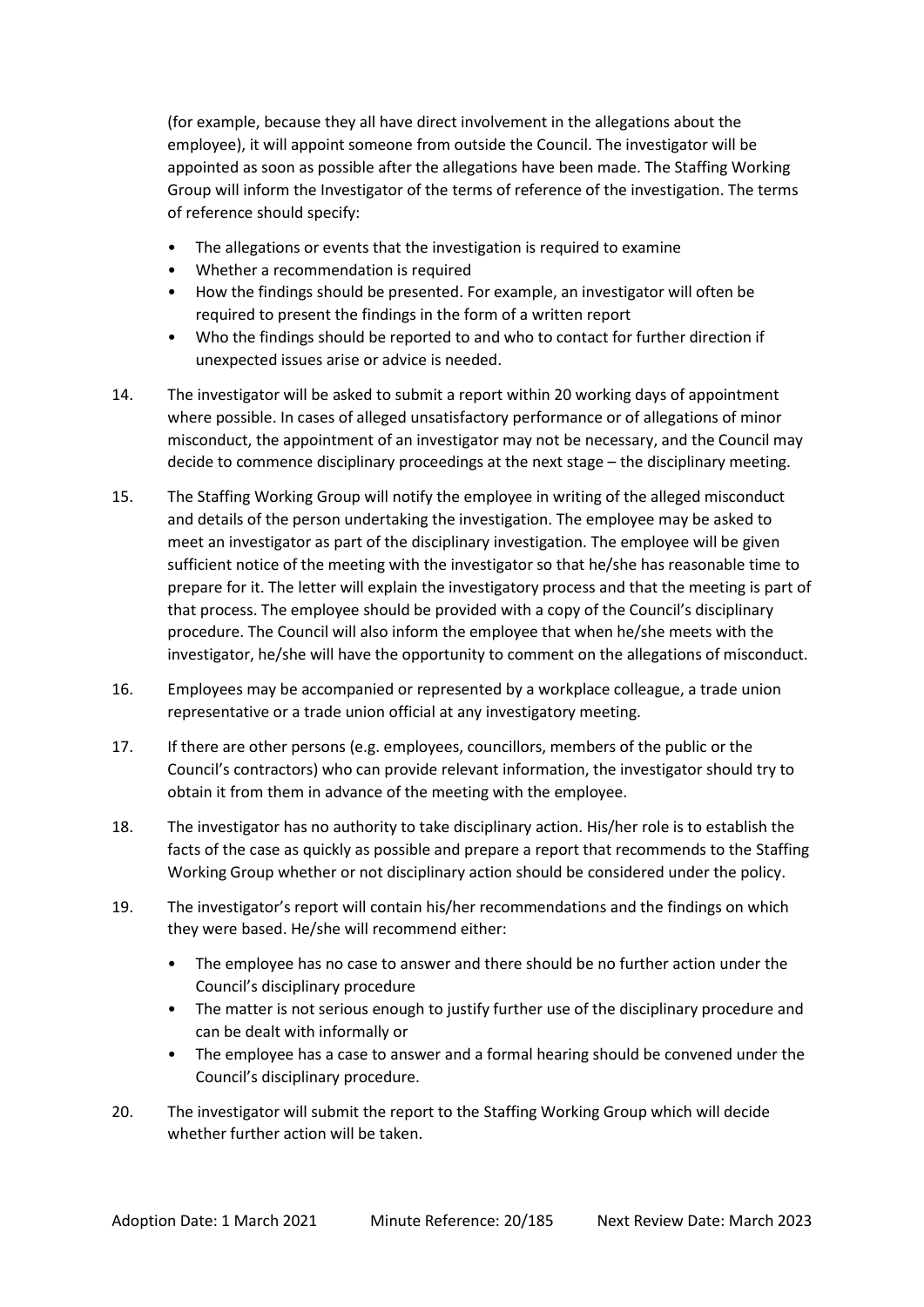21. If the Council decides that it will not take disciplinary action, it may consider whether mediation would be appropriate in the circumstances.

# The Disciplinary Meeting

- 22. If the Staffing Working Group decides that there is a case to answer, it will appoint a subworking group of three councillors, to formally hear the allegations. The staffing sub-working group will appoint a Chairman from one of its members. The investigator shall not sit on the sub-working group.
- 23. No councillor with direct involvement in the matter shall be appointed to the sub-working group. The employee will be invited, in writing, to attend a disciplinary meeting. The subworking group's letter will confirm the following:
	- The names of its Chairman and other two members
	- Details of the alleged misconduct, its possible consequences and the employee's statutory right to be accompanied at the meeting
	- A copy of the information provided to the sub-working group which may include the investigation report, supporting evidence and a copy of the Council's disciplinary procedure
	- The time and place for the meeting. The employee will be given reasonable notice of the hearing so that he/she has sufficient time to prepare for it.
	- That witnesses may attend on the employee's and the Council's behalf and that both parties should inform each other of their witnesses' names at least two working days before the meeting
	- That the employee may be accompanied by a companion a workplace colleague, a trade union representative or a trade union official.

The purpose of the disciplinary meeting hearing is for the allegations to be put to the employee and then for the employee to give their perspective. It will be conducted as follows:

- The Chairman will introduce the members of the sub-working group to the employee and explain the arrangements for the hearing
- The Chairman will set out the allegations and invite the investigator to present the findings of the investigations report (if there has been a previous investigation)
- The Chairman will invite the employee to present their account
- The employee (or the companion) will set out his/her case and present evidence (including any witnesses and/or witness statements)
- Any member of the sub-working group and the employee (or the companion) may question the investigator and any witness
- The employee (or companion) will have the opportunity to sum up
- 24. The Chairman will provide the employee with the sub-working group's decision with reasons, in writing, within five working days of the meeting. The Chairman will also notify the employee of the right to appeal the decision
- 25. The disciplinary meeting may be adjourned to allow matters that were raised during the meeting to be further investigation by the sub-working group.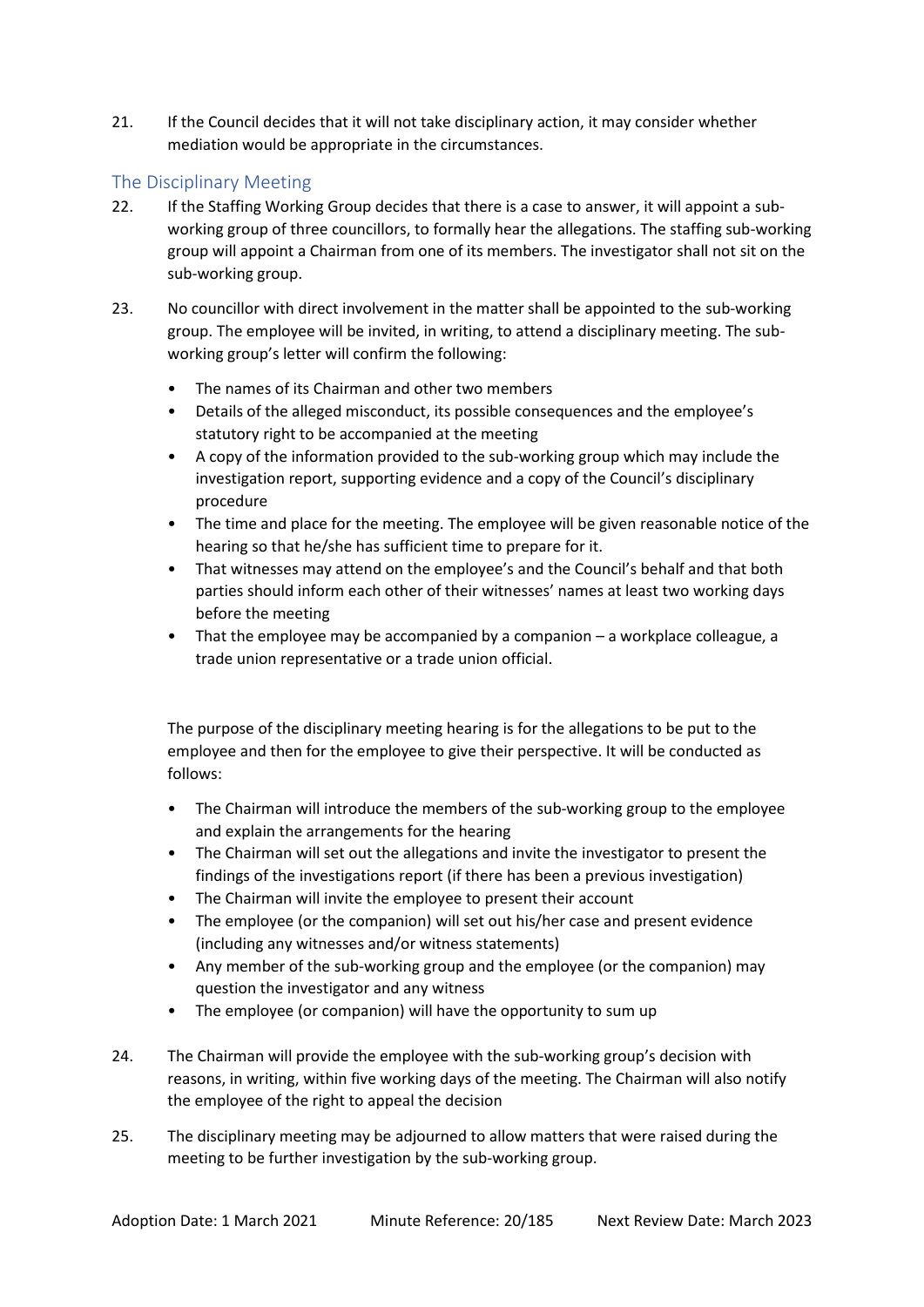# Disciplinary Action

26. If the sub-working group decides that there should be disciplinary action, it may be any of the following:

#### **First written warning**

If the employee's conduct has fallen beneath acceptable standards, a first written warning will be issued. A first written warning will set out:

- The reason for the written warning, the improvement required (if appropriate) and the time period for improvement
- That further misconduct/failure to improve will result in more serious disciplinary action
- The employee's right of appeal
- That a note confirming the written warning will be placed on the employee's personnel file, that a copy will be provided to the employee and that the warning will remain in force for a specified period of time (e.g. 12 months)

#### **Final written warning**

If the offence is sufficiently serious, or if there is further misconduct or a failure to improve sufficiently during the currency of a prior warning, the employee will be given a final written warning. A final written warning will set out:

- The reason for the final written warning, the improvement required (if appropriate) and the time period for improvement
- That further misconduct/failure to improve will result in more serious disciplinary action up to and including dismissal
- The employee's right of appeal
- That a note confirming the written warning will be placed on the employee's personnel file, that a copy will be provided to the employee and that the warning will remain in force for a specified period of time (e.g. 12 months)

#### **Dismissal**

The Council may dismiss:

- For gross misconduct
- If there is no improvement within the specified time period, in the conduct which has been the subject of a final written warning
- If another instance of misconduct has occurred and a final written warning has already been issued and remains in force.
- 27. The Council will consider very careful a decision to dismiss. If an employee is dismissed, he/she will receive a written statement of the reasons for his/her dismissal the date on which the employment will end and details of his/her right of appeal. If the sub-working group decides to take no disciplinary action, no record of the matter will be retained on the employee's personnel file. Action taken as a result of the disciplinary meeting with remain in force unless and until it is modified as a result of an appeal.